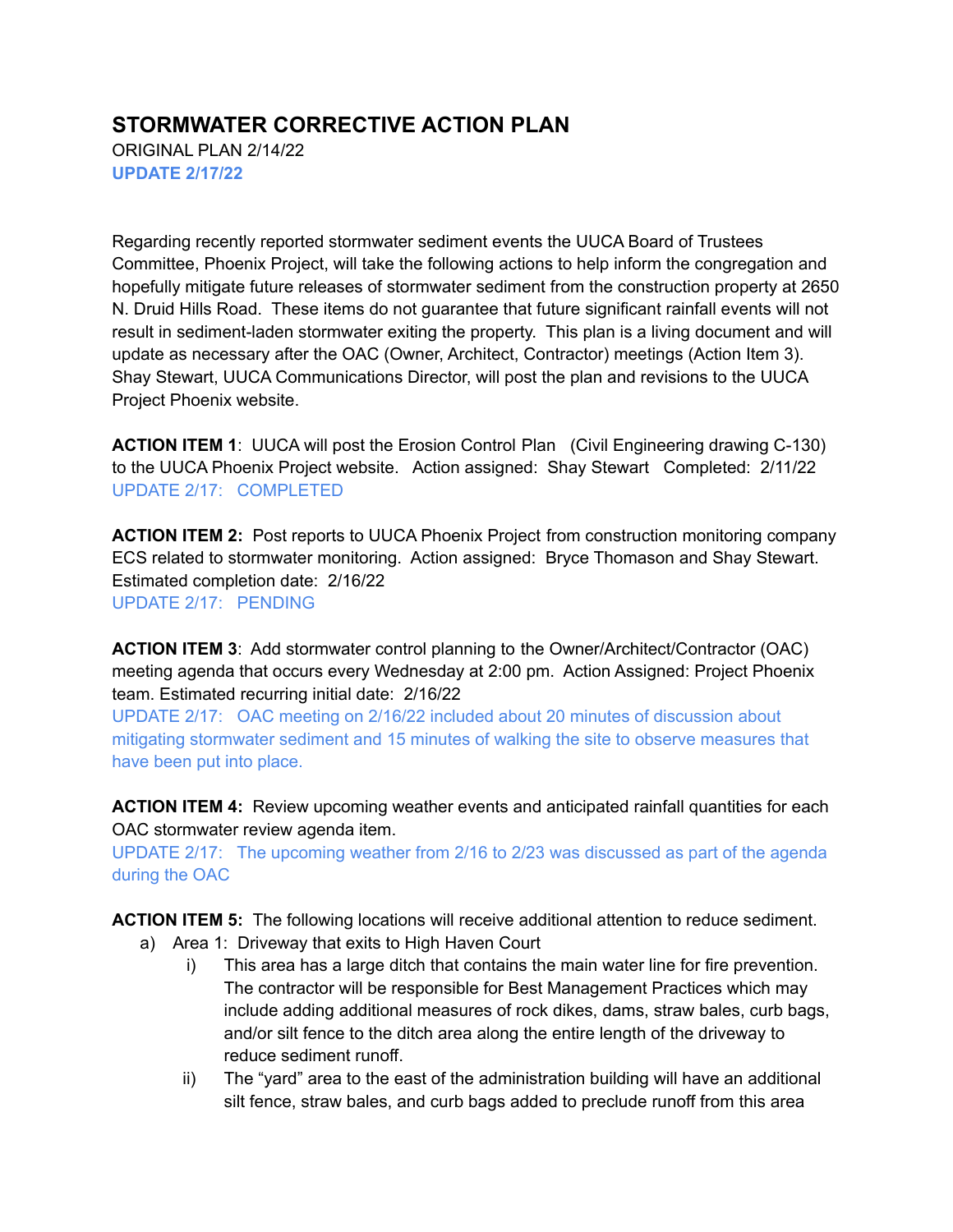down the driveway as determined by the Best Management Practices of the contractor.

- iii) The contractor will be responsible for Best Management Practices to protect runoff from the playground area, which may include adding curb bags, a rock driveway for equipment, straw bales, and extra silt fencing as needed.
- iv) The swale located at the north edge of the property behind the basketball court will have additional rock added to the downstream silt dike to ensure more water retention in this area or other measures as determined by the best management practices of the contractor.

## UPDATE 2/17/22

The water main ditch is now completely covered with concrete to the property line. Straw and grass seed cover the area between the property line and the street curb. Gravel berms are installed to slow water down on the north side of the driveway.

Gravel berms and compost socks installed on the playground side of the driveway.

Silt fence and compost socks are installed on the south side of the driveway.

- b) Area 2: Low-level area by the main electrical transformer
	- i) This area has an eight-inch ground-level drain installed that the contractor should protect with a silt fence or other Best Management Practices as determined by the contractor to keep sediment from going into the drain line and reduce the gutter volume and cover this area temporarily with landscape fabric, straw, or erosion mat.

UPDATE 2/17: This area is now covered with straw and the drain line protected.

- c) Area 3 Base of the new parking lot utility holes and swale
	- i) The team observed Sediment in the water vault. Project Phoenix asks the contractor to protect the vault with silt fencing, straw bales, or other Best Management Practices as determined by the contractor to prevent sediment from entering the openings of utility holes.

UPDATE 2/17: Additional concrete curbing, silt fence, straw and grass seed were installed to protect this area.